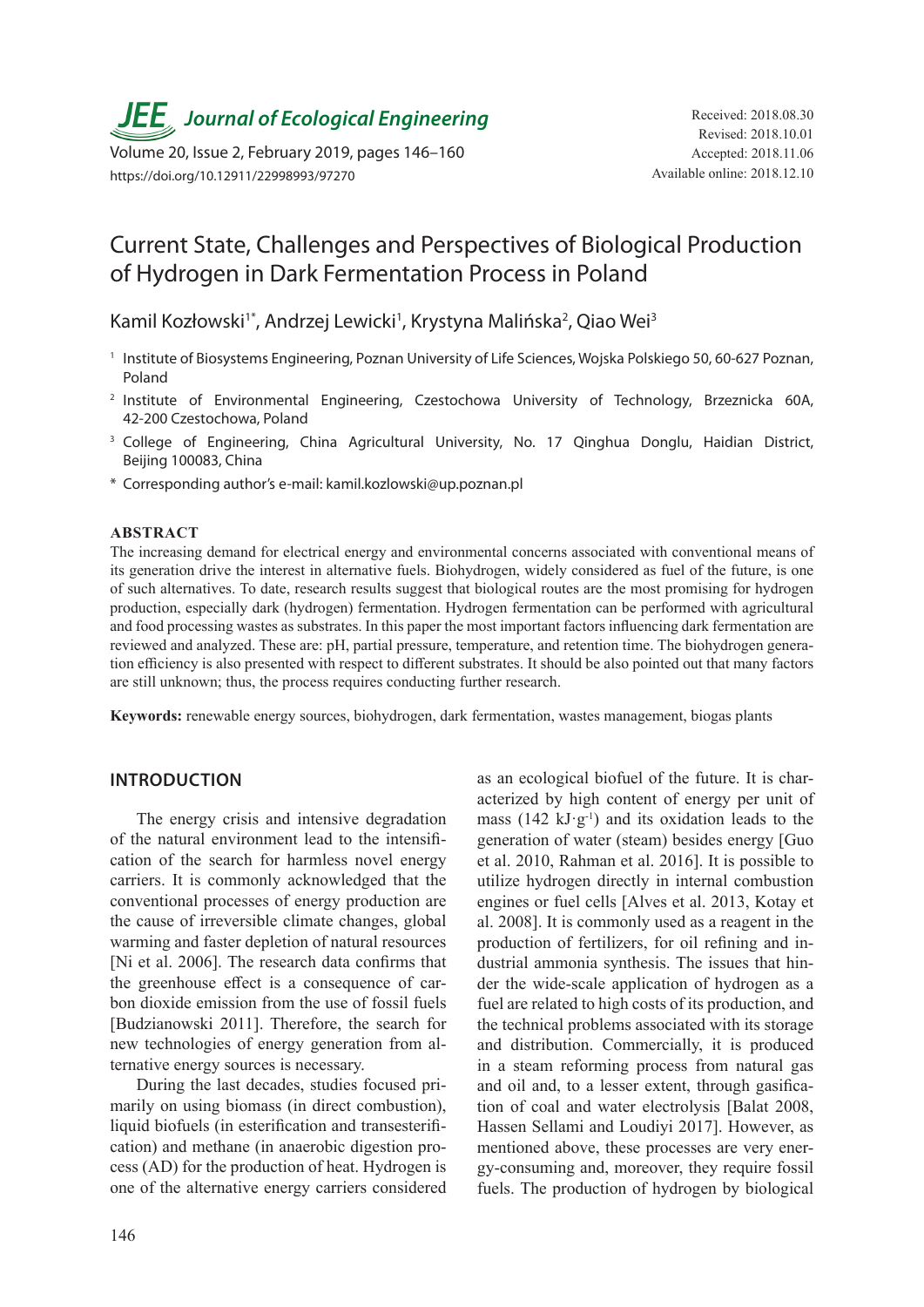

**Fig. 1.** Biological methods of hydrogen production [Ghimire et al. 2015]

means is thus promising as it does not require large quantities of energy (Figure 1).

The first observations regarding the hydrogen production by algae and bacteria were made over 100 years ago [Jackson and Ellms 1896]. A basic research in this area was carried out in 1929 by Strickland [Strickland 1929], research and development work began in the 1970. The biological processes of hydrogen production include direct biophotolysis of water carried out by algae, indirect biophotolysis of water using cyanobacteria, photofermentation with photosynthetic bacteria and dark fermentation (DF) conducted by anaerobic bacteria [Ghimire et al. 2015]. DF can become one of the important technologies of energy production from organic wastes such as complex agri-food industry by-products that can also be used in AD.

The aim of this paper was to review the current state of knowledge on the possibility of biological hydrogen production in the process of DF and the actual situation of the renewable energy market in Poland. The progress in the studies on the production of biohydrogen worldwide and the possibility of using substrates available in Poland in the process of DF were analyzed.

# **RENEWABLE ENERGY MARKET IN POLAND**

The adoption of the climate and energy package by the countries of the European Union in March 2007 and the introduction of the Directive 2009/28/EC on the promotion of energy production from renewable sources were aimed at reducing the greenhouse gas emissions and the consumption of conventional fuels. As part of these activities, Poland committed itself that by 2020 the share of renewable energy sources (RES) in the final energy balance would increase to 15%, the energy efficiency to 20% and greenhouse gas emissions to the atmosphere would decrease by 20% compared to 1990. As a consequence of these actions, Parliament of the Republic of Poland adopted the Act on Renewable Energy Sources (AoRES) on February 20, 2015, which entered into force on May 4, 2015. The AoRES [2016] defines the Renewable Energy Source as renewable, non-fossil energy sources including wind energy, solar radiation energy, aerothermal energy, geothermal energy, hydrothermal energy, hydro energy, energy obtained from waves, currents and tides, as well as from biomass, biogas, agricultural biogas and from bioliquids. Table 1 presents the data on the share of RES in the total energy production for Poland and selected European Union countries (2004–2015) as well as the targets assumed for 2020.

Utilization of renewable energy in Poland has been growing systematically since the introduction of the supportive system. It should be noted that approx. 45% of the energy production from renewable sources – recognized by the Ministry of Economy as RES – is co-incineration of biomass with fossil fuels [Paska and Surma 2014]. According to the data of the Energy Regulatory Office (ERO), which regulates the Polish Energy Market, the total capacity of RES installations in Poland amounts to 8,440.459 MW. Table 2 presents the Energy Regulatory Office data on RES power capacity installed in Poland.

The largest share in the production of electrical energy from RES, excluding co-incineration, is assigned to wind farms (about 5,807,316 MW), which accounts for about 69% of the total energy production from RES. On the other hand, the lowest power capacity installed is for photovoltaic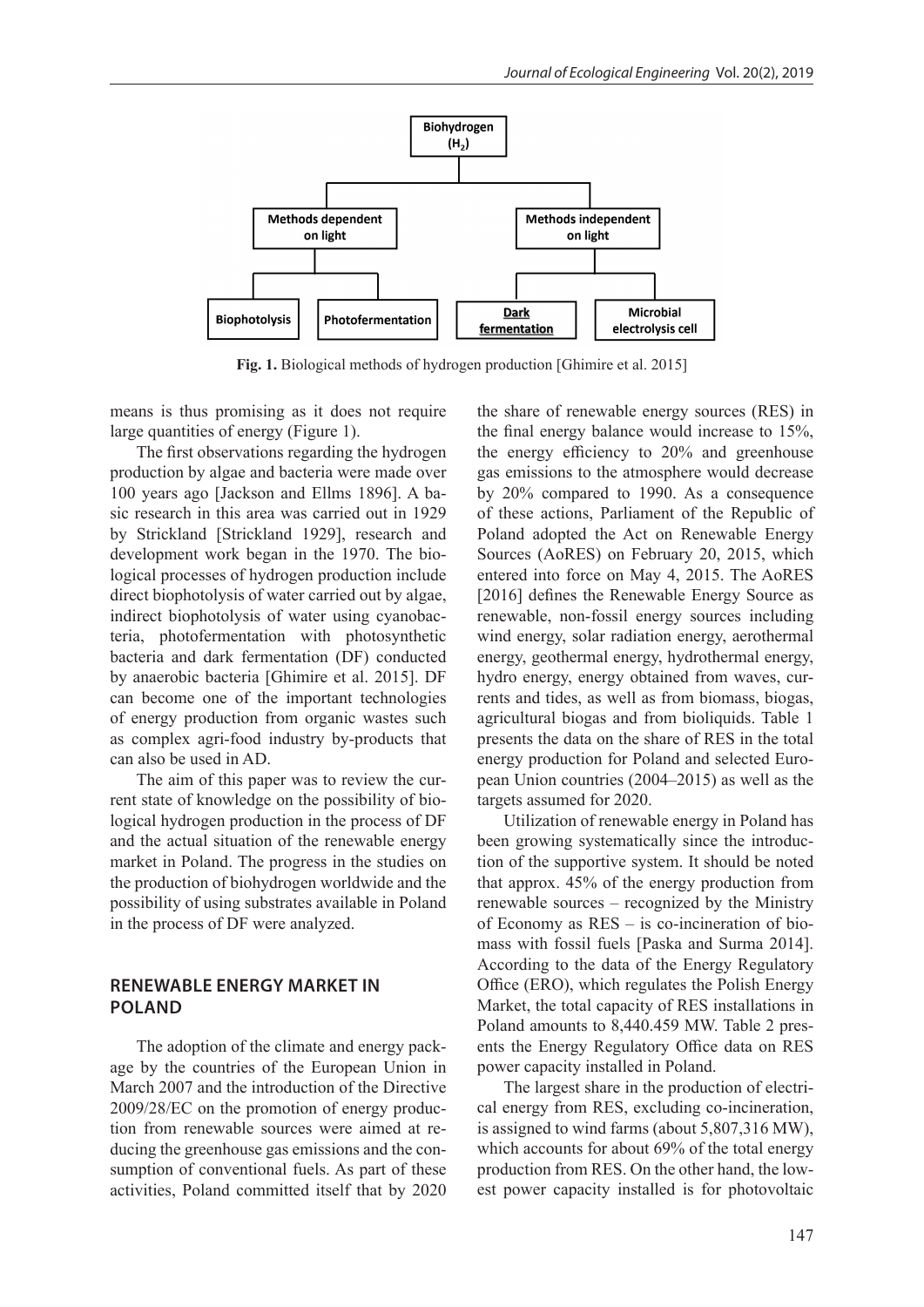|                        | 2004 | 2007 | 2008 | 2009 | 2010 | 2011 | 2012 | 2013 | 2014 | 2015 | Target<br>(2020) |
|------------------------|------|------|------|------|------|------|------|------|------|------|------------------|
| $EU - 28$<br>countries | 8.5  | 10.4 | 11.0 | 12.4 | 12.9 | 13.2 | 14.4 | 15.2 | 16.1 | 16.7 | 20               |
| Poland                 | 6.9  | 6.9  | 7.7  | 8.7  | 9.3  | 10.3 | 10.9 | 11.4 | 11.5 | 11.8 | 15               |
| Austria                | 22.6 | 27.2 | 28.1 | 29.9 | 30.4 | 30.6 | 31.4 | 32.3 | 32.8 | 33.0 | 34               |
| Belgium                | 1.9  | 3.1  | 3.6  | 4.7  | 5.7  | 6.3  | 7.2  | 7.5  | 8.0  | 7.9  | 13               |
| <b>Bulgaria</b>        | 9.4  | 9.2  | 10.5 | 12.1 | 14.1 | 14.3 | 16.0 | 19.0 | 18.0 | 18.2 | 16               |
| Croatia                | 23.5 | 22.2 | 22.0 | 23.6 | 25.1 | 25.4 | 26.8 | 28.0 | 27.9 | 29.0 | 20               |
| Cyprus                 | 3.1  | 4.0  | 5.1  | 5.6  | 6.0  | 6.0  | 6.8  | 8.1  | 8.9  | 9.4  | 13               |
| Czech Republic         | 6.8  | 8.0  | 8.6  | 9.9  | 10.5 | 11.0 | 12.8 | 13.8 | 15.1 | 15.1 | 13               |
| <b>Denmark</b>         | 14.9 | 17.8 | 18.6 | 20.0 | 22.1 | 23.5 | 25.7 | 27.4 | 29.3 | 30.8 | 30               |
| Estonia                | 18.4 | 17.1 | 18.9 | 23.0 | 24.6 | 25.5 | 25.8 | 25.6 | 26.3 | 28.6 | 25               |
| Finland                | 29.2 | 29.6 | 31.3 | 31.3 | 32.4 | 32.8 | 34.4 | 36.7 | 38.7 | 39.3 | 38               |
| France                 | 9.4  | 10.1 | 11.1 | 12.1 | 12.5 | 11.1 | 13.4 | 14.1 | 14.7 | 15.2 | 23               |
| Germany                | 5.8  | 9.1  | 8.6  | 9.9  | 10.5 | 11.4 | 12.1 | 12.4 | 13.8 | 14.6 | 18               |
| Greece                 | 6.9  | 8.2  | 8.0  | 8.5  | 9.8  | 10.9 | 13.5 | 15.0 | 15.3 | 15.4 | 18               |
| Hungary                | 4.4  | 5.9  | 6.5  | 8.0  | 12.8 | 14.0 | 15.5 | 16.2 | 14.6 | 14.5 | 13               |
| Ireland                | 2.4  | 3.6  | 4.1  | 5.1  | 5.6  | 6.6  | 7.2  | 7.7  | 8.7  | 9.2  | 16               |
| Italy                  | 6.3  | 9.8  | 11.5 | 12.8 | 13.0 | 12.9 | 15.4 | 16.7 | 17.1 | 17.5 | 17               |
| Latvia                 | 32.8 | 29.6 | 29.8 | 34.3 | 30.4 | 33.5 | 35.7 | 37.1 | 38.7 | 37.6 | 40               |
| Lithuania              | 17.2 | 16.5 | 17.8 | 19.8 | 19.6 | 19.9 | 21.4 | 22.7 | 23.6 | 25.8 | 23               |
| Luxembourg             | 0.9  | 2.7  | 2.8  | 2.9  | 2.9  | 2.9  | 3.1  | 3.5  | 4.5  | 5.0  | 11               |
| Malta                  | 0.1  | 0.2  | 0.2  | 0.2  | 1.0  | 1.9  | 2.8  | 3.7  | 4.7  | 5.0  | 10               |
| Netherlands            | 2.1  | 3.3  | 3.6  | 4.3  | 3.9  | 4.5  | 4.7  | 4.8  | 5.5  | 5.8  | 14               |
| Portugal               | 19.2 | 21.9 | 23.0 | 24.4 | 24.2 | 24.6 | 24.6 | 25.7 | 27.0 | 28.0 | 31               |
| Romania                | 16.3 | 18.3 | 20.5 | 22.7 | 23.4 | 21.4 | 22.8 | 23.9 | 24.8 | 24.8 | 24               |
| Slovakia               | 6.4  | 7.8  | 7.7  | 9.4  | 9.1  | 10.3 | 10.4 | 10.1 | 11.7 | 12.9 | 14               |
| Slovenia               | 16.1 | 15.6 | 15.0 | 20.1 | 20.4 | 20.3 | 20.8 | 22.4 | 21.5 | 22.0 | 25               |
| Spain                  | 8.3  | 9.7  | 10.8 | 13.0 | 13.8 | 13.2 | 14.3 | 15.3 | 16.1 | 16.2 | 20               |
| Sweden                 | 38.7 | 44.2 | 45.3 | 48.2 | 47.2 | 48.7 | 51.1 | 52.0 | 52.5 | 53.9 | 49               |
| United Kingdom         | 1.1  | 1.8  | 2.7  | 3.3  | 3.7  | 4.2  | 4.6  | 5.7  | 7.1  | 8.2  | 15               |

**Table 1.** Percentage share of renewable energy in gross final energy consumption in European Union countries (in 2004–2015) [Eurostat Statistics Explained 2017]

**Table 2.** The power of RES installations in Poland [Energy Regulatory Office 2017]

| Type of RES                    | Installed power [MW] |           |           |           |           |           |           |           |
|--------------------------------|----------------------|-----------|-----------|-----------|-----------|-----------|-----------|-----------|
|                                | 2010                 | 2011      | 2012      | 2013      | 2014      | 2015      | 2016      | 2017      |
| Biogas plants                  | 82.884               | 103.487   | 131.247   | 162.241   | 188.549   | 212.497   | 233.967   | 235.373   |
| Biomass power stations         | 356.190              | 409.680   | 820.700   | 986.873   | 1,008.245 | 1,122.670 | 1,281.065 | 1,362.030 |
| Solar power stations           | 0.033                | 1.125     | 1.290     | 1.901     | 21.004    | 71.031    | 99.098    | 103.896   |
| Wind power stations            | 1,180.272            | 1.616.361 | 2.496.748 | 3.389.541 | 3.833.832 | 4.582.036 | 5.807.416 | 5,848.671 |
| Hydroelectric power<br>station | 937.044              | 951.390   | 966.103   | 970.128   | 977.007   | 981.799   | 993.995   | 988.377   |
| <b>AMOUNT</b>                  | 2.556.423            | 3.082.043 | 4.416.088 | 5.510.684 | 6.028.637 | 6.970.033 | 8.415.541 | 8.538.347 |

power plants (about 87.72 MW). However, it is worth noting that photovoltaic panels are mainly assembled as small domestic installations (prosumer). It can be assumed that in the near future there will be a dynamic development of this type of renewable energy installations due to the decreasing prices and increase in the efficiency of photovoltaic modules [Borenstain 2015, Griffin et al. 2013]. It is also worth mentioning that every year, the number of installations that rely on RES is growing in Poland, and the highest increase was observed in 2016 (by approx. 1,445 MW). This is primarily due to the amendment to the Act on renewable energy sources introduced in June 22, 2016, which defined the direction of financial development of RES market in Poland (introduction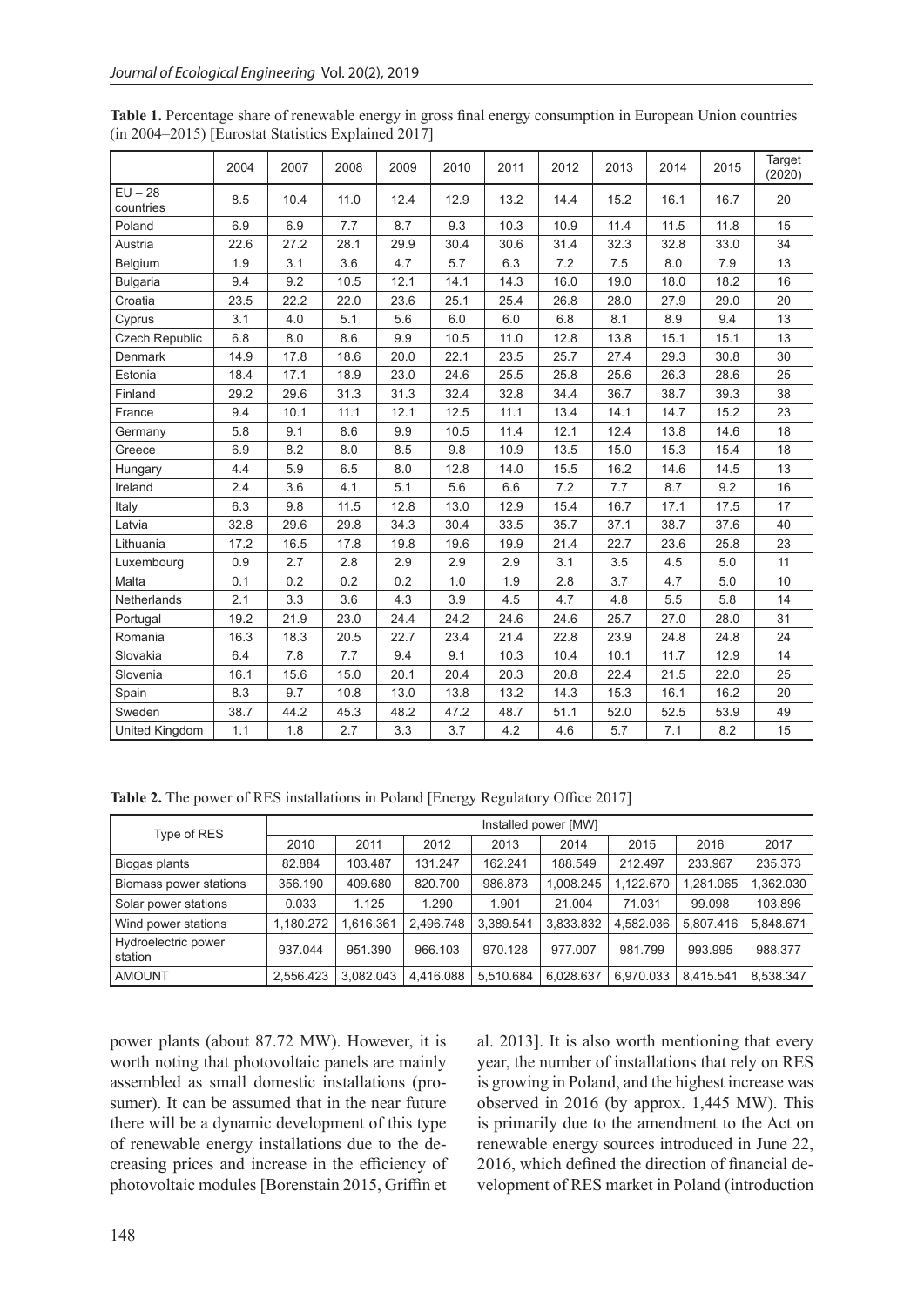of the auction system) and concluded a period of uncertainty on the Polish RES market.

#### **Financing of RES in Poland**

Since October 10, 2005, the financing of renewable energy sources in Poland is based on the Tradable Green Certificates system (TGCs). As a consequence of the system, the producer of the energy obtained from wind, solar radiation, geothermal energy, waves, currents and tides and river falls, as well as from biomass gains property rights (the so-called Green Certificates) issued by the President of ERO. Each certificate corresponds to 1 MWh of the electricity generated. The property rights are traded on the Polish Power Exchange, which contributes to large fluctuations in prices, resulting from the current economic situation on the RES market (Figure 2).

In the recent years, the price of green certificates has fallen dramatically. Such losses of value resulted from the lack of legal regulations and the uncertainties regarding the future of financing the renewable energy in Poland. Currently, the price of a green certificate is the lowest since the launch of the Polish Power Exchange with the weighted average price as of June (in 2017) was 24.38 PLN/MWh. This situation means that many installations that rely on RES in Poland are on the verge of bankruptcy [Wędzik et al. 2017].

The introduction of the Renewable Energy Sources Act in 2015 was to improve the Polish market situation by changing the supportive system for RES installations. The legislator proposed an auction system. Pursuant to the act, the government of the Republic of Poland is to decide on the amount of renewable energy to be procured, and then announce auctions (separately for installations over 1 MWe and below 1 MWe), which will be won by the bidder who proposes the lowest price. The installations that win the auction are supported for 15 years. In addition, the RES Act introduced the concept of guaranteed feed- -in-tariffs (FiT) for electricity producers having small, backyard installations, at guaranteed prices for a period of 15 years. The owners of the plants with a capacity of up to 3 kW were to receive a guarantee of energy sales at a price of approx. 0.75 PLN/kWh, whereas the 3–10 kW range at a price up to 0.70 PLN/kWh, depending on the RES technology. The number of micro-installations for which funding is provided was limited, and the tariff system was suspended after the total installed power capacity exceeded 800 MW.

However, on July 1, 2016, the last amendment to the AoRES in Poland came into force. This document introduced a new division of installations participating in auctions. These installations have been classified in the following groups:

- 1. installations using electric power in total, regardless of the source, greater than 3504 MWh/MW/year;
- 2. installations generating electrical energy partly from industrial and municipal waste of plant or animal origin, including the waste from waste treatment as well as water and wastewater treatment, in particular sewage sludge, in accordance with the provisions on waste in the scope of partial energy recovery from the thermal treatment of waste;
- 3. installations in which the  $CO_2$  emission does not exceed 100 kg/MWh, with a utilization rate of electric power installed higher than 3504 MWh/MW/year;
- 4. members of the energy cluster;
- 5. members of the energy cooperative;



**Fig. 2.** Weighted average price of "green certificates" in 2012–2018 [Polish Power Exchange 2018]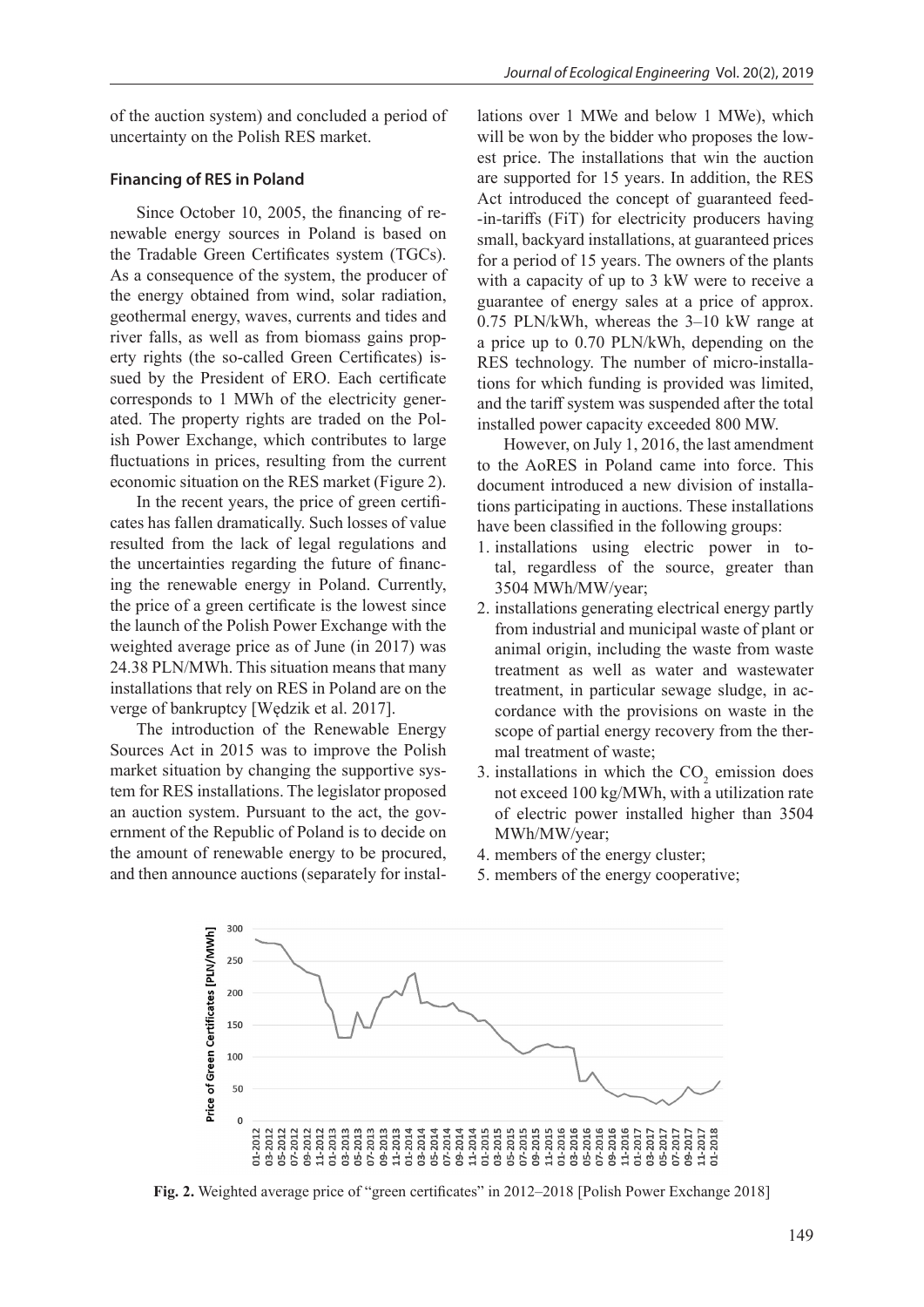- 6. installations using only agricultural biogas for generating electricity;
- 7. other installations.

Moreover, according to the law in force, RES installation owners can decide themselves whether they want to stay in the old Tradable Green Certificate system, or if they want to use the new auction system. In order to improve the financial situation of agricultural biogas plants operating on the basis of the old system, the Polish government introduced the blue certificate (PMOZE\_BIO). This instrument is granted to the installations that have agricultural status and is a solution that has definitely improved the situation on the biogas market in Poland (Figure 3).

In May 2017, the price of the blue certificate increased to over PLN 400/MWh (Figure 3), which contributed to the increased interest in biogas production in Poland. However, in June this price went down to 369.57 PLN/MWh. In addition, the Polish government is working on another law amendment aimed at limiting the excessive increase in the price of certificates. Currently, there are 96 agricultural biogas plants operating in Poland, with a total installed power capacity of 101.093 MW [National Center for Agricultural Support 2018]. However, despite the introduction of a new renewable energy support system in Poland, the vast majority of investors remained in the old "green certificates" system.

# **POTENTIALS OF HYDROGEN PRODUCTION IN POLAND**

The complicated situation in terms of supporting the financing of RES installations paradoxically contributed to the development of new technologies in Poland. On the basis of the growing interest in renewable energy sources and the support of the Polish government for development of innovative technologies in the field of energy production, the development of the hydrogen production and distribution market is also expected. Energy-rich and green gas fuel produced from organic waste can contribute to the diversification of energy sources and increase the energy security of the country [Kazimierowicz 2014, Wiater and Horysz 2017].

Thus far, numerous research results on hydrogen production in the DF process have been presented in the scientific literature. However, it should be noted that glucose or other simple sugars were used as a substrates in a large part of these studies [Calli et al. 2008, Collet et al. 2004, Ghosh and Hallenbeck 2009, Kumar and Das 2000, Mizuno et al. 2000, Schröder et al. 1994, Van Niel et al. 2002]. Unfortunately, at an industrial scale, the use of such substrates is economically unjustified; therefore, the research on hydrogen production from composite substrates has the greatest significance for industrial installations. Such substrates include the organic waste from agri-food industry characterized by high energetic potential (Table 3). It is worth highlighting that the recent years have seen increasing interest in multi-directional use of these materials [White et al. 2013, Czekala 2018]. This interest has been in a large part motivated by the aim of limiting storage of organic materials in landfill sites that leads to their uncontrolled decomposition. The data reported by the European Commission shows that in 2010, more than 89 million Mg of food waste were generated in Europe, out of which almost 35 million Mg constituted the waste



**Fig. 3.** Weighted average price of "blue certificates" in 2016–2018 [Polish Power Exchange 2018]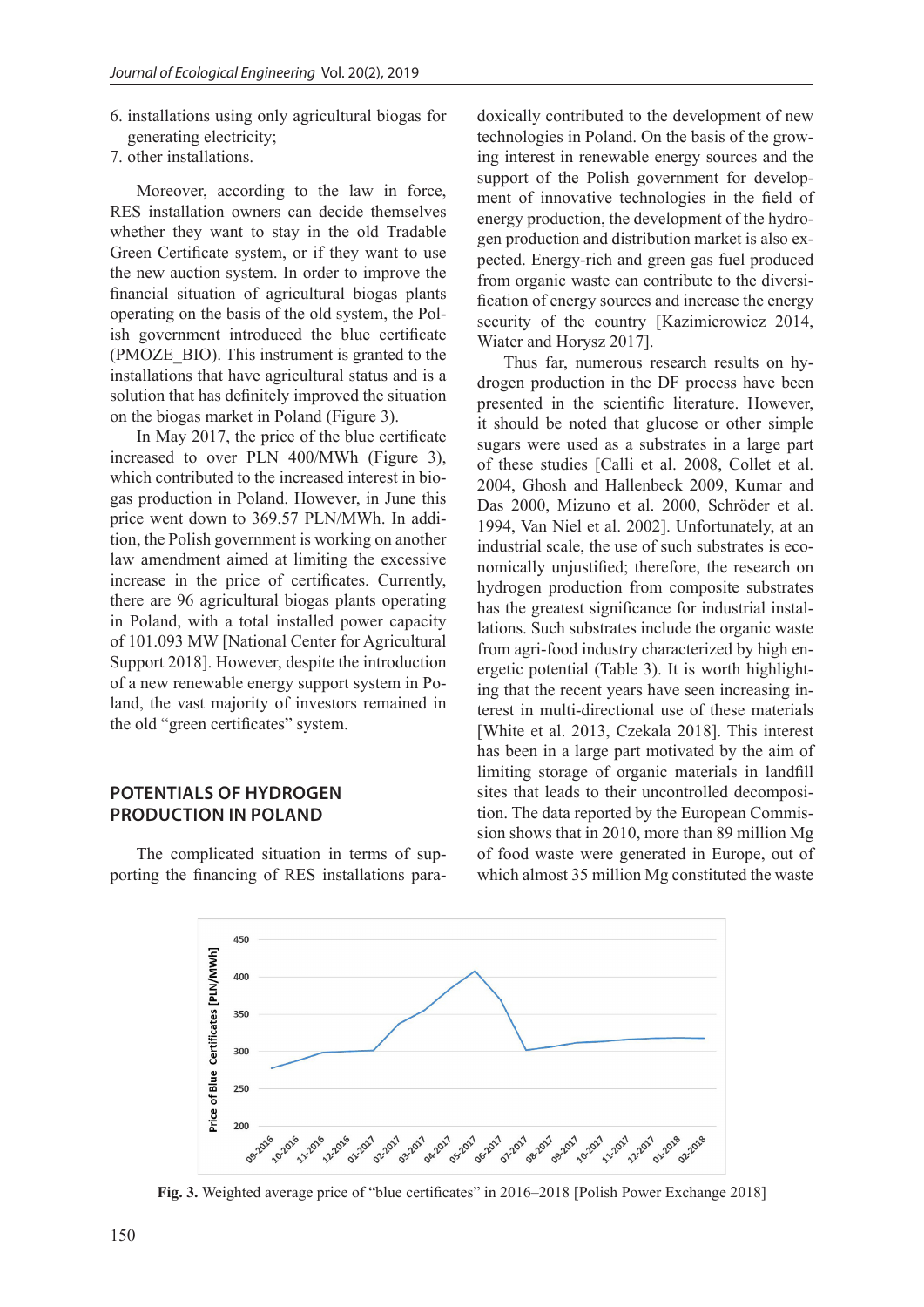| Substrate             | Biohydrogen yield<br>(ml $H2/g VS$ ) | Reactor operation<br>mode          | Temperature<br>(°C) | Pretreatment                                                              | Reference                    |  |
|-----------------------|--------------------------------------|------------------------------------|---------------------|---------------------------------------------------------------------------|------------------------------|--|
| Cattle manure         | 65                                   | Batch                              | 52                  | $90^{\circ}$ C, 3 h                                                       | [Guo et al. 2010]            |  |
| Cattle wastewater     | 53 <sup>a</sup>                      | Batch                              | 45                  |                                                                           | [Tang et al. 2008]           |  |
| Cheese whey           | 290 <sup>a</sup>                     | <b>CSTR</b>                        | 35                  | NaHCO3 20 g/L                                                             | [Venetsaneas et al.<br>2009] |  |
| Chicken skin          | 10                                   | <b>Batch</b>                       | 35                  |                                                                           | [Zhu et al. 2009]            |  |
| Corn stover           | 49a                                  | <b>Batch</b>                       | 35                  | 220 °C 3 min                                                              | [Datar et al. 2007]          |  |
| Corn stover           | 66a                                  | <b>Batch</b>                       | 35                  | 1.2% HCl + 200 °C<br>1 min                                                | [Datar et al. 2007]          |  |
| Corn straw            | 9                                    | <b>Batch</b>                       | 35                  |                                                                           | [Li and Chen 2007]           |  |
| Corn straw            | 68 <sup>a</sup>                      | <b>Batch</b>                       | 35                  | 1.5 MPa 10 min                                                            | [Li and Chen 2007]           |  |
| Cornstalk             | 3                                    | <b>Batch</b>                       | 36                  |                                                                           | [Zhang et al. 2007]          |  |
| Cornstalk             | 57                                   | <b>Batch</b>                       | 36                  | 0.5% NaOH                                                                 | [Zhang et al. 2007]          |  |
| Cornstalk             | 150                                  | <b>Batch</b>                       | 36                  | 0.2% HCI boiled<br>30 min                                                 | [Zhang et al. 2007]          |  |
| Cow feces and urine   | 18 <sup>a</sup>                      | Batch                              | 75                  |                                                                           | [Yokoyama et al.<br>2007]    |  |
| Cow feces and urine   | 29a                                  | Batch                              | 60                  |                                                                           | [Yokoyama et al.<br>20071    |  |
| Cow feces and urine   | 0.7 <sup>a</sup>                     | Batch                              | 37                  |                                                                           | [Yokoyama et al.<br>2007]    |  |
| Dairy manure          | 18                                   | Batch                              | 36                  | 0.2% HCl boiled<br>30 min                                                 | [Xing et al. 2010]           |  |
| Dairy manure          | 14                                   | <b>Batch</b>                       | 36                  | 0.2% NaOH boiled<br>30 min                                                | [Xing et al. 2010]           |  |
| Dairy manure          | 14                                   | Batch                              | 36                  | Infrared radiation<br>2 h                                                 | [Xing et al. 2010]           |  |
| Dairy solid cow waste | 97                                   | <b>Batch</b>                       | 35                  | 2.5% oxalic acid,<br>50 g/L dairy cow<br>solid waste and<br>boiled 30 min | [Chu and Wang 2017]          |  |
| Food waste            | 196                                  | <b>Batch</b>                       | 36                  | 160 °C 2 h                                                                | [Li et al. 2008]             |  |
| Food waste            | 60a                                  | Batch                              | 35                  | n.d.                                                                      | [Kim et al. 2004]            |  |
| Food waste            | 77                                   | <b>Batch</b>                       | 35                  |                                                                           | [Lay et al. 2005]            |  |
| Food waste            | 125 <sup>a</sup>                     | <b>CSTR</b>                        | 35                  |                                                                           | [Shin and Youn 2005]         |  |
| Food waste            | 65                                   | Semi-continuous<br>rotating drum   | 40                  |                                                                           | [Wang and Zhao<br>20091      |  |
| Food waste            | 13                                   | <b>CSTR</b>                        | 20                  | $\overline{\phantom{0}}$                                                  | [Karlsson et al. 2008]       |  |
| Food waste            | 3                                    | <b>CSTR</b>                        | 37                  |                                                                           | [Karlsson et al. 2008]       |  |
| Grass silage          | 6                                    | Batch                              | 35                  | —                                                                         | [Karlsson et al. 2008]       |  |
| Grass silage          | 16                                   | Batch                              | 70                  |                                                                           | [Karlsson et al. 2008]       |  |
| Maize leaves          | 18                                   | Batch                              | 70                  |                                                                           | [Ivanova et al. 2009]        |  |
| Maize leaves          | 42                                   | Batch                              | 70                  | 130 °C 30 min                                                             | [Ivanova et al. 2009]        |  |
| Pig slurry            | 4                                    | <b>CSTR</b>                        | 70                  | $\qquad \qquad -$                                                         | [Kotsopoulos 2009]           |  |
| Swine liquid manure   | 209a                                 | Semi-continuously-<br>fed fermeter | 35                  | [Xing et al. 2010]                                                        |                              |  |
| Wheat straw           | 1                                    | Batch                              | 36                  |                                                                           | [Fan et al. 2006]            |  |
| Wheat straw           | 68                                   | Batch                              | 36                  | HCl 2% +<br>microwave heating                                             | [Fan et al. 2006]            |  |
| Wheat straw           | 49a                                  | Batch                              | 70                  | 130 °C 30 min                                                             | [Ivanova et al. 2009]        |  |

**Table 3.** Biohydrogen production yields of DF of agricultural waste.

a Calculated from literature data

from the manufacturing sector [European Commission 2010]. Large amounts of organic waste are also produced in Poland, including about 6.5 million Mg of waste from food production, 2 million Mg of waste from household, 90 million Mg of manure and slurry, and more than 10 million Mg of waste straw produced each year. These materials can be applied for the production of ecological gas fuels – methane and biohydrogen. The agri-food sector generates three distinguishable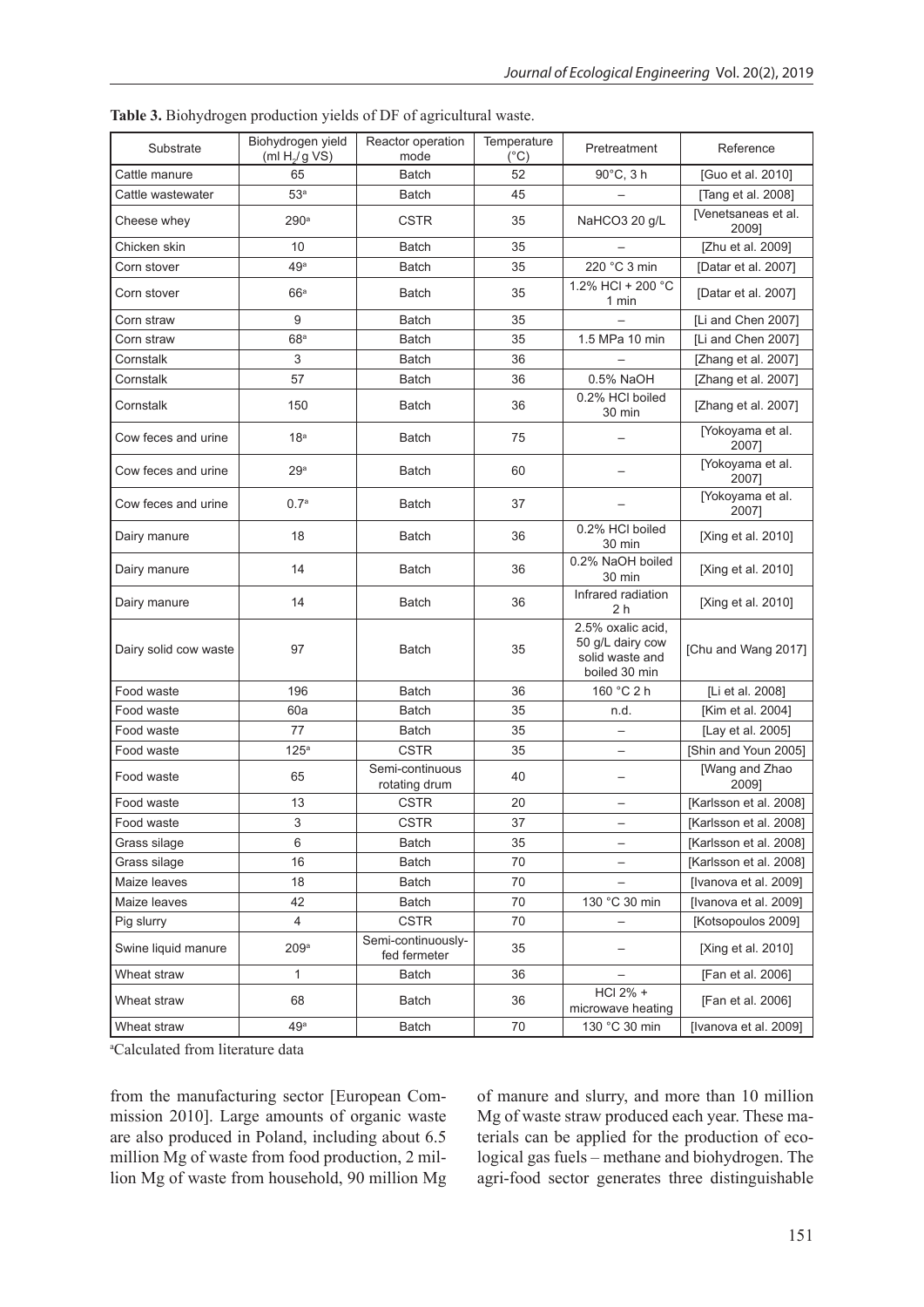types of waste: the wastes generated from direct agricultural production and post-harvest residues, animal production wastes (manure and slurry) and food waste [Guo et al. 2010].

### **Slurry and manure**

Slurry, a mixture of animal feces and urine (mostly cattle or swine) and water from washing positions and watering, is one of the most common biogas substrates in Europe and Poland [Dach et al. 2014, Dach et al. 2016]. It is a side-product of non-bedding animal husbandry systems. Slurry is a natural fertilizer with a high content of nutrients in the forms that are easily available to plants. Its composition depends primarily on the degree of dilution with water, but also on the type of animals, age and the method of feeding. According to the available data, this material has  $N_{total}$  content of 1363 mg/L,  $P_{total}$  content of 255 mg/L and COD of 47,820 mg O<sub>2</sub>/L [Marszałek et al. 2014].

According to the data provided by the National Center for Agricultural Support (NCAS) [2017], approximately 598,807 and 774,997 Mg this material were used for AD, in 2015 and 2016, respectively. In the biogas plants built at cattle and swine farm, slurry is suitable for diluting solid substrates (consisting mainly of plant materials). The biogas yields of cattle and swine slurry are approximately 210 m<sup>3</sup>/Mg VS and 250 m3 /Mg VS, respectively [KTBL 2009]. The results of research carried out by Yokoyama et al. [2007] and Kotsopoulos [2009] showed that these materials can also be considered as substrates for hydrogen fermentation.

Manure is another type of natural fertilizer used in AD . This material is a mixture of animal droppings with straw. As in the case of slurry, it is characterized by high fertilizing value. Its chemical composition depends primarily on the amount of spent litter and the species of animals, their way of feeding and health. This material can also serve as a substrate for the production of biohydrogen.

The study of Guo et al. [2010] showed that cattle manure allows obtaining maximum hydrogen efficiency at a level of 65 ml/g VS. However, its utilization for energy purposes in Poland is limited to the production of biogas and biomethane. In 2016, 86 144.669 Mg of this material were used in Polish agricultural biogas plants [National Center for Agricultural Support 2017].

It should also be added that animal droppings, and especially manure of pigs and poultry, are characterized by high nitrogen content [Angelidaki and Ahring 1994, Hansen et al. 1998], which can inhibit the fermentation process and hydrogen production [Hobson et al. 1974]. This makes using these substrates in mono-fermentation difficult [Fatina et al. 1988, Van Velsen 1979]. Using co-fermentation with lignocellulosic materials in the batch mixture can be a solution to this problem as it enables to obtain a suitable C/N ratio [Neshat et al. 2017].

### **Food waste**

Production of large amount of food waste is one of the most important problems of the modern world (including in Poland). Scientific research shows that between 1/3 and ½ of the food produced worldwide is not consumed [Gustavsson et al. 2011]. This results in negative effects on the entire food supply chain. In addition, improper management of this type of waste may contribute to the deterioration of the natural environment. In Poland, over 47 million Mg of food are produced yearly, which makes approx. 172 kg of food per capita yearly. However, it should kept in mind that about 14% of food is already wasted during the production phase [European Commission 2010]. Due to high heterogeneity, high water content and low calorific value, the use of food waste for direct energy production through combustion is difficult. Biological processing, such as fermentation and composting, were proposed as suitable means of the management of these materials [Cerda et al. 2018, Yasin et al., 2013]. The studies carried out so far have shown that food waste can have a dry matter content of 10 to 26% and a C/N ratio in the range of 14.7–36.4 [Thi et al. 2015]. However, it should be remembered that the manner of its collection and storage can significantly affect the content of inorganic and organic matter, which can reduce the efficiency of biological processes.

The production of biohydrogen, undergoing development for the last 15 years, can serve as an innovative method of biological processing. Numerous tests aimed at determining the efficiency of hydrogen generation from food waste have been carried out [Chu et al. 2012, Danko et al. 2008, De Gioannis et al. 2017, Yun et al. 2018]. The results show high hydrogen production potential that largely depends on the type of pre-treatment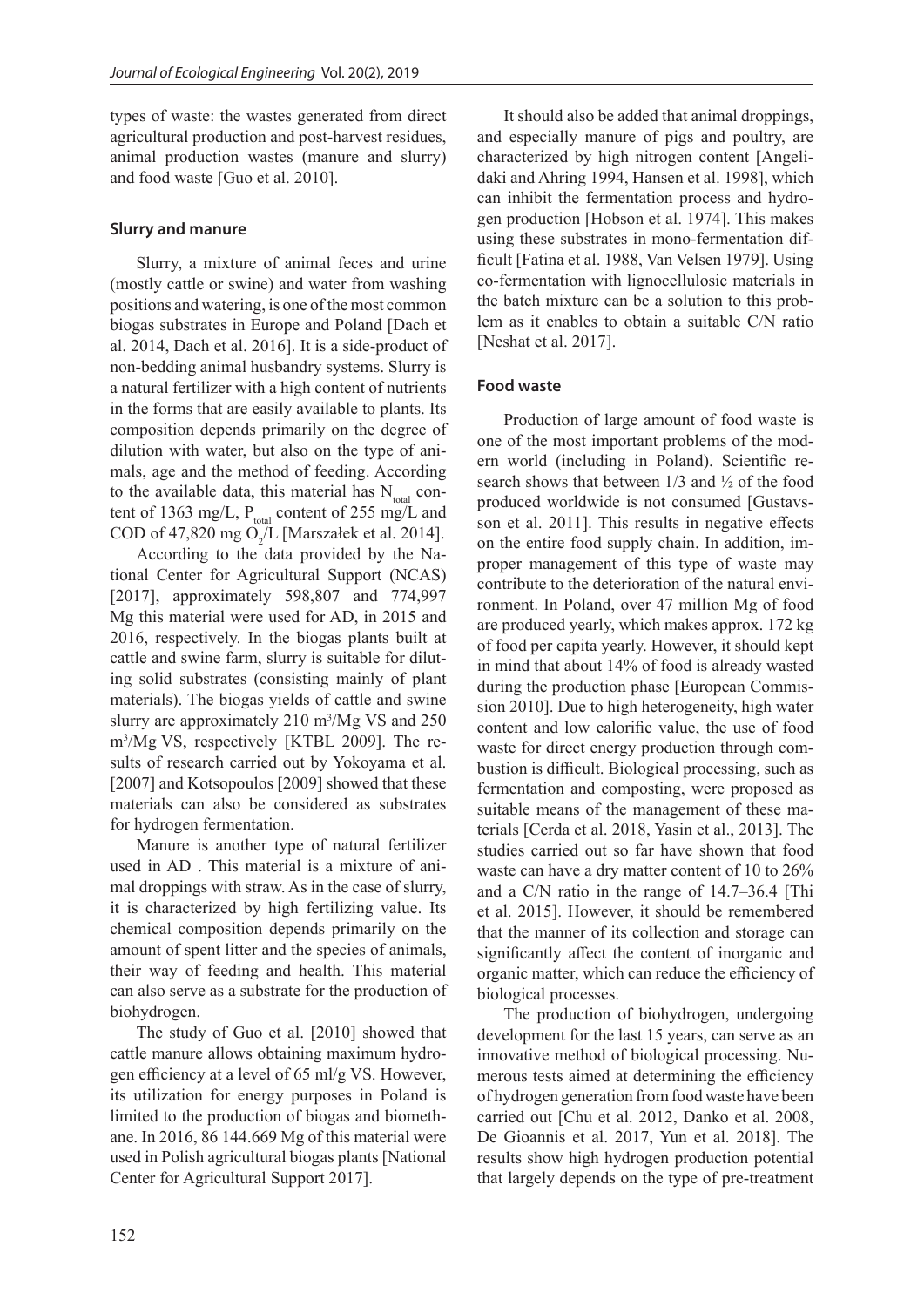of the inoculum [Yasin et al. 2013]. A large potential for biohydrogen production from food wastes can also be anticipated in Poland. Residues of fruits and vegetables are currently one of the most commonly used batch material by Polish investors in biogas plants. In 2016, 665,338.208 Mg of such substrates were used in Polish biogas plants, which accounted for approx. 20% of all materials used in the fermentation process. Specifically, 28,596.802 Mg of waste from food processing, 25,962.931 of residues from processing of fruits and vegetables, and 2,851.251 Mg of restaurant waste were utilized for AD in 2016 [National Center for Agricultural Support 2017]

#### **Dairy industry waste**

The waste from the dairy industry is another type of waste that significantly affects the environmental pollution. Production in dairy plants results in several types of technological waste and leachates, both in liquid and solid forms. Whey, a by-product of cheese production, is one of the most dangerous dairy wastes. It contains approx. 600 mg N/L, and its COD and  $BOD<sub>5</sub>$  levels are 27–60 g/L and 50–102 g/L, respectively [Carvalho et al. 2013]. Two types of whey are formed as a result of precipitation of casein in the production process – acid and sweet whey. The acid whey (pH <5) is produced after the fermentation process or after the addition of organic or mineral acids. ON the other hand, the sweet whey ( $pH = 6-7$ ) is obtained as a result of the addition of proteolytic enzymes [Carvalho et al. 2013, Panesar et al. 2007]. The dry matter of whey obtained from cow milk contains about 70–80% of lactose, about 9% of proteins and about 8–20% of minerals and other trace components [Daufin et al. 1998].

The second type of liquid waste in dairy plants is buttermilk. However, it may be a used in the production of food buttermilk, which is why it is not considered a pollutant. Moreover, technological wastewater is generated during dairy production, containing high loads of organic matter. The most common way of its treatment utilizes traditional wastewater treatment plants that use activated sludge or sequencing batch reactors (SBR) [Wichern et al. 2008, Wu et al. 2008]. Such treatment results in the formation of sediments. The wastes from the dairy industry do not contain dangerous substances or heavy metals but are characterized by high organic load, which can reach approx. 15 g/L COD [Carvalho et al. 2013, González Siso 1996]. This creates difficulties for typical wastewater treatment plants. Therefore, AD [Mata-Alvarez et al. 2000, Naik et al. 2010, Saxena and Adhikari 2009, Ward et al. 2008] or DF [Ghimire et al. 2015] may be the most appropriate means of their safe utilization.

The data of NCAS shows that in 2015, approximately 47,817.242 Mg of waste from the dairy industry were supplied to the Polish agricultural biogas plants. In 2016, the amount increased to 89.1414.969 Mg as a result of the development of the renewable energy sector. The popularity of dairy wastes in biogas generation is also a consequence of the high yields obtained using this substrate (253.85  $Nm^3$  CH<sub>4</sub>/Mg VS for whey) [Kozłowski et al. 2016]. The waste from dairy industry can be used in the production of biohydrogen. Venetsaneas et al. [2009] reported obtaining about 290 ml  $H_2/g$  VS in DF.

#### **Maize silage**

Maize silage, while not classified as a waste of agricultural industry, has become a staple in fermentation. It is one of the most commonly used substrates in biogas plants in Central and Eastern Europe [Dach et al. 2014, Hermann et al. 2015]. Its popularity is a result of high yield of biogas and methane reaching approximately 6050 – 6750 m3 /ha [Piwowar et al. 2016]. Moreover, monofermentation of this substrate does not pose serious problems at the industrial scale. High demand for maize silage as biogas substrate is reflected in data. In 2016, the maize silage usage in biogas production amounted to 439,135.422 Mg in Poland. In Germany, this substrate constitutes 70% of all substrates used for energy generation [Multerer 2014]. The demand for corn silage has also driven an increase in its price, which is 25–35 Euro/Mg.

Corn silage is a substrate that does not require complicated treatment prior to storage, which is an additional advantage. It is common to ferment corn in bunker silos covered with plastic foil in order to reduce the oxygen supply. Following silaging (after approximately 4–6 weeks) the substrate can be directly fed into a biogas installation [Murphy et al. 2011]. During silaging under anoxic conditions, lactic acid bacteria convert carbohydrates into lactic acid which serves as a natural preservative. Besides lactic acid, acetic acid and other volatile fatty acids (propionic, formic, caproic, valeric)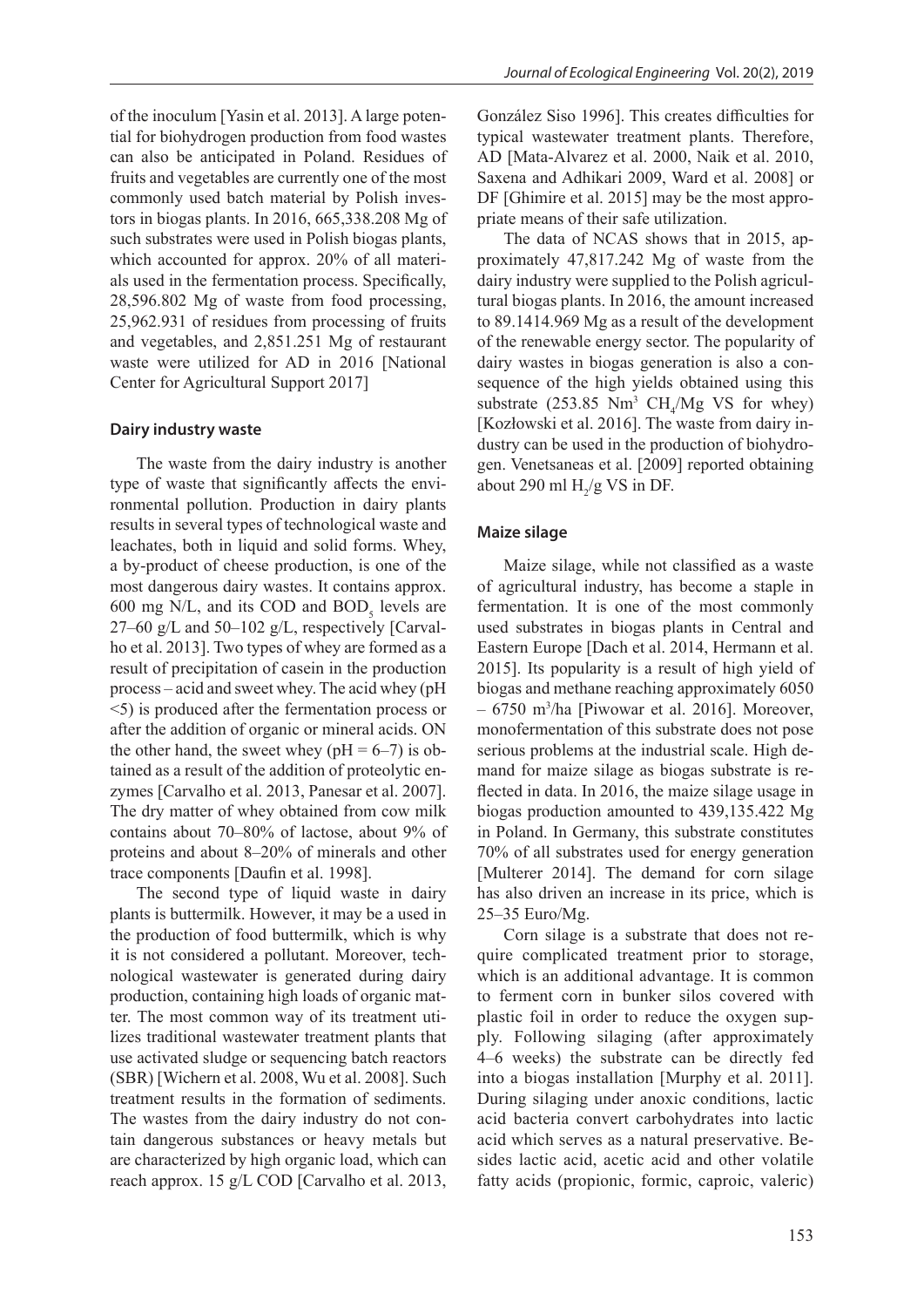and alcohols (ethanol, methanol, propanol) are formed. Care should be taken to avoid excessive oxygen diffusion, as it may result in formation of butyric acid which negatively impacts methane fermentation [Hermann et al. 2015]

The data obtained from studies in continuous system indicates that corn silage fermentation yields 53.8 Nl  $H_2/VS$  [Benito Martin et al. 2017]. However, application of this substrate to DF , may pose problems because of significant content of lignin and cellulose.

# **BIOHYDROGEN PRODUCTION IN DARK FERMENTATION PROCESS**

During DF, metabolic pathways, known well form the studies on methane fermentation and hydrogenase enzyme, are utilized. First, glucose is metabolized to pyruvate (Eq. (1)) which is then oxidized in the second step to acetyl coenzyme A with simultaneous reduction of ferrodoxin (Fd) (Eq. (2)). In the third step, ferrodoxin undergoes oxidation catalyzed by hydrogenase with the resulting release of molecular hydrogen (Eq. (3)) [Adams and Stiefel 1998].

$$
glucose \rightarrow pyruvate
$$
 (1)

$$
pyruvate + CoA + 2Fd(ox) \rightarrow \text{proach [Hawkes et al. 2002]}.
$$
\n
$$
\rightarrow acetyl - CoA + 2Fd(red) + CO_2
$$
\n
$$
\rightarrow \text{ENVIROMENTAL PARA}
$$

$$
2Fd(\text{red}) \to 2Fd(\text{ox}) + H_2 \tag{3}
$$

Carbohydrates, proteins and fats are transformed into volatile fatty acids. Theoretically, one mole of glucose yields 4 moles of molecular hydrogen, 2 moles of carbon dioxide and two moles of acetate (Eq. (4)).

$$
C_6H_{12}O_6 + 2H_2O \to 4H_2 +
$$
  
+ 2CO<sub>2</sub> + 2CH<sub>3</sub>COOH (4)

In reality, however, the obtained yields range between 1 to 2.7 moles of molecular hydrogen that form 1 mole of glucose (Eq. (5)) [De Gioan-

nis et al. 2017]. The deviation from the theoretical yield is a result of production of butyrate.

$$
C_6H_{12}O_6 + 2H_2O \rightarrow 2H_2 + 2CO_2 +
$$
  
+  $CH_3CH_2CH_2COOH$  (5)

Because of the partly shared metabolic pathways between methane and hydrogen production, a high yield hydrogen production process demands inhibition of acetogenesis and methanogenesis (Fig. 4) [Adams and Stiefel 1998]. Initial heat treatment of the culture may be applied to stop methanogens (80–104°C for 15–120 min) [Kraemer and Bagley 2007, Nath and Das 2003]. Methanogenic bacteria, unable to form spores, do not survive extreme temperatures, as opposed to the sporulating hydrogen producers. Applying short hydraulic retention times (HRT) and treatment of the substrate with acid are other effective methods of inhibiting methanogenesis and increasing hydrogen yield [Guo et al. 2010].

Production of hydrogen during DF is also dependent on the type of substrate, its concentration in the bioreactor and the microorganisms introduced with the inoculums. The research data indicates that utilizing mixed cultures from natural sources (e.g. compost, anaerobic fermentation) yields the best results. It is also possible to utilize non-sterilized substrates because of such ap-

## **ENVIRONMENTAL PARAMETERS OF DARK FERMENTATION**

#### **Temperature**

Hydrogen generation during fermentation is dependent on temperature, among other factors. According to the van't Hoff equation, the rate of a chemical reaction increases along with the temperature. Fermentation, however, is catalyzed by the microorganisms that are prone to activity loss at temperatures that deviate from their optimum. Most studies on biohydrogen fermentation have been conducted at mesophilic temperatures (30–40°C) [Wang and Zhao 2009, Dong et al. 2009, Hong and Haiyun 2010, Lee and Chung 2010, Zong et al. 2009]. The results showed increasing hydrogen production up to 40°C and inhibition of the process at 45°C [Kim et al. 2008].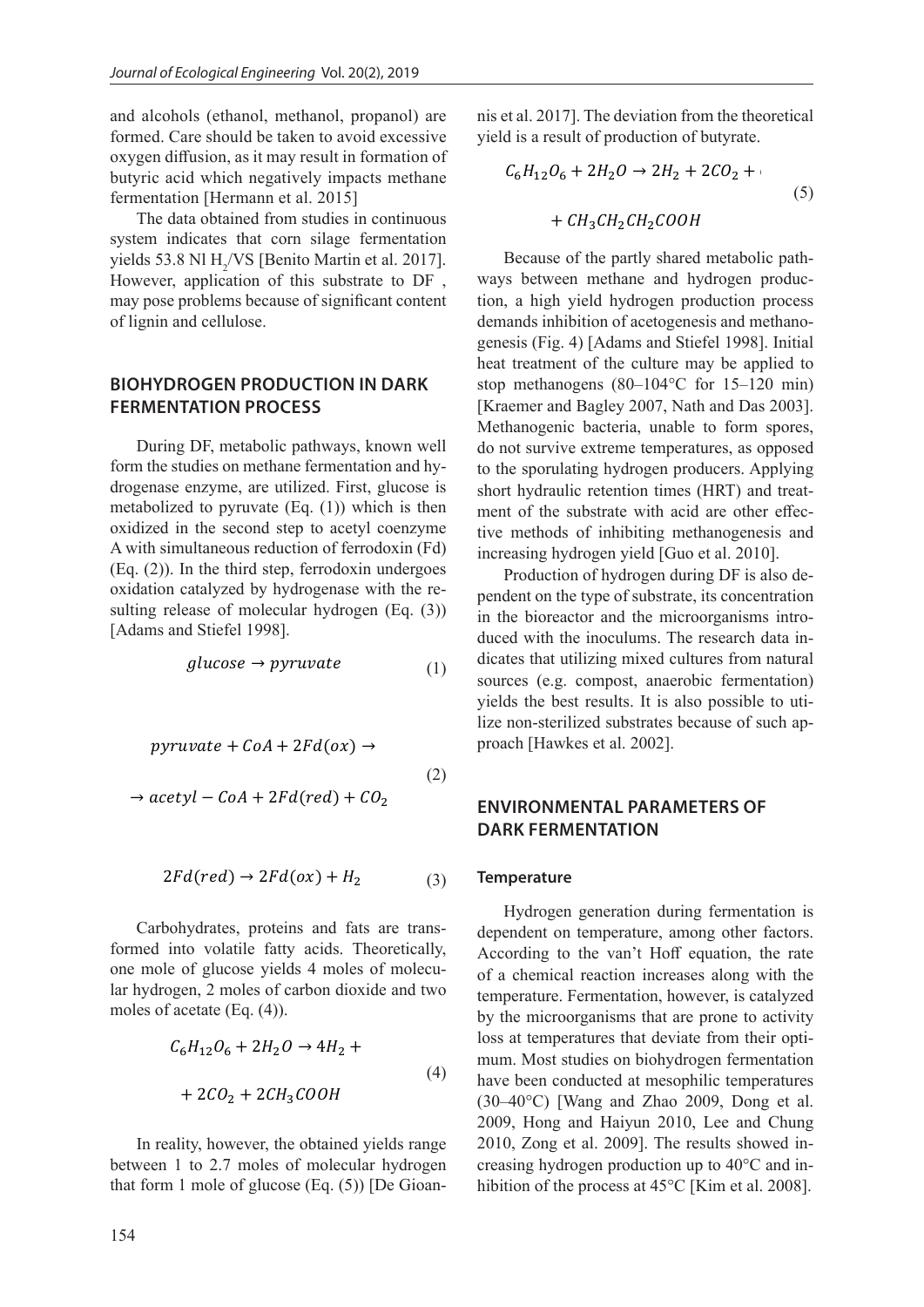

**Fig. 4.** Scheme of AD [Mao et al. 2015].

DF under thermophilic conditions has also been investigated. Elevated temperature resulted in the increased enzymatic activity (hydrogenases) and inhibition of microorganisms responsible for lactic acid formation [Lay et al. 1999, Oh et al. 2004, Valdez-Vazquez et al. 2005].

#### **pH**

Maintenance of proper pH value throughout the process of DF is crucial for obtaining hydrogen with a high yield. This parameter influences the hydrogenase activity which is responsible for the oxidation of ferredoxin with the release of molecular hydrogen. The research data indicates that low pH values may lead to the inhibition of this enzyme [Khanal et al. 2004, Nazlina et al. 2011].

The balance between metabolic pathways is modulated by pH which leads to different profiles of formed metabolites. At pH in the range of 4.5–6.0, mostly acetate and butyrate are released, at neutral and basic pH values, the generation of ethanol and propionate predominates [Guo et al.

2010]. Suppression of methanogenesis is an important effect of decreased pH.

The optimum pH for hydrogen fermentation is dependent mainly on the substrate used. The pH of 5.5 is optimal for the wastes generated during food processing [Shin and Youn 2005]. Substrates of a more complex nature (corn or wheat straw for example) showed better hydrogen yields when fermented at pH of 7.0–7.5 [Li and Chen 2007, Karlsson et al. 2008, Fan et al. 2006]. The optimum pH values for fermentation of various agricultural and industrial wastes with mixed bacterial cultures are summarized in Table 4.

#### **Biohydrogen partial pressure**

Maintaining low partial pressure of hydrogen in the bioreactor is crucial in order to achieve high effectiveness of the hydrogen production process in DF. Awareness of the influence of temperature on this parameter is important [Levin et al. 2004]. There are a few approaches that allow to limit the concentration of dissolved hydrogen. The data obtained thus far, indicated that increasing the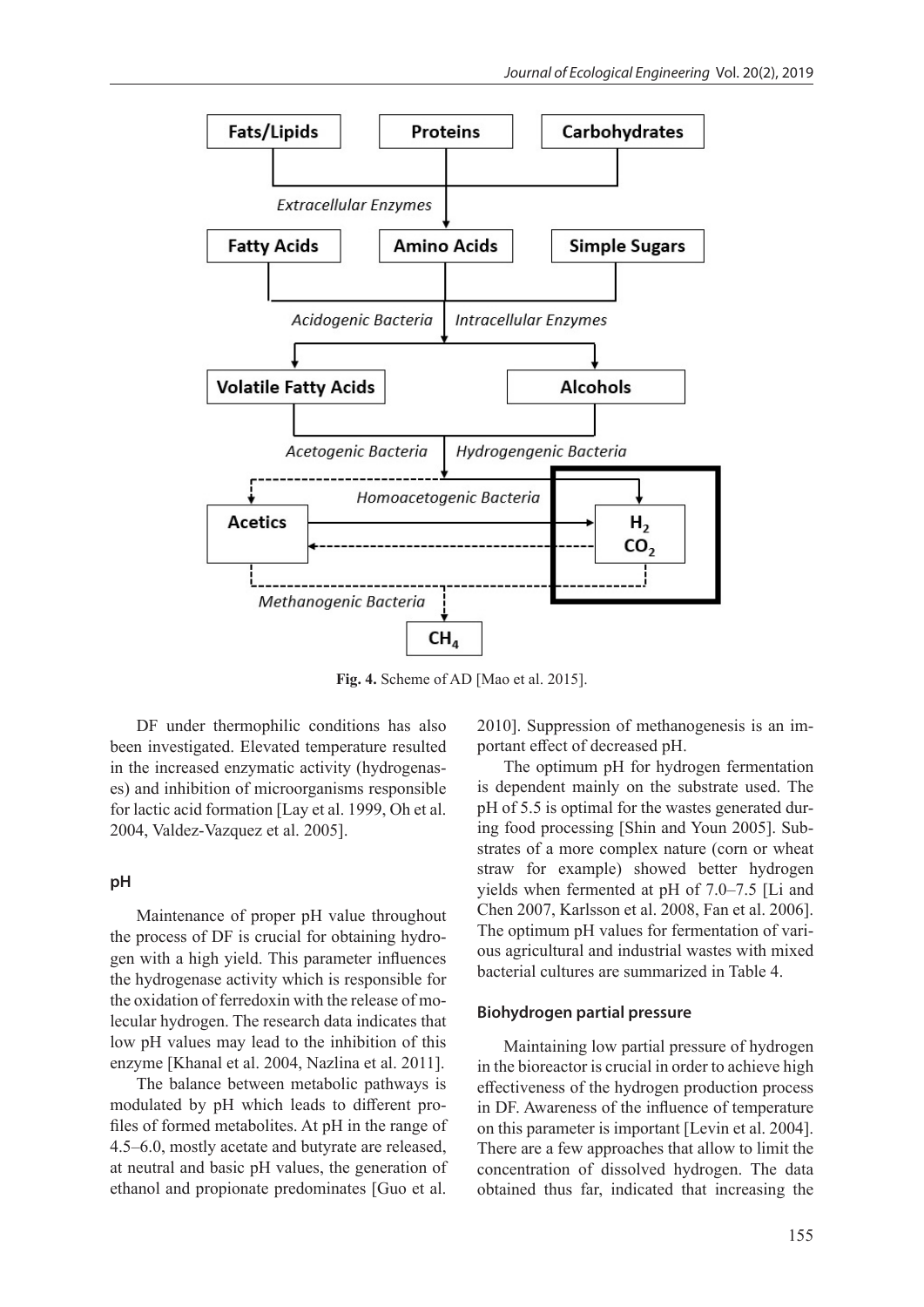| <b>Substrates</b> | pH range      | Optimal<br>рH | Reference                 |  |
|-------------------|---------------|---------------|---------------------------|--|
| Food waste        | $5.0 - 6.0$   | 5.5           | [Shin and<br>Youn 2005]   |  |
| Grass silage      | 4.0; 5.0; 6.0 | 6.0           | [Karlsson et<br>al. 2008] |  |
| Maize straw       | $4.0 - 8.0$   | $7.0 - 7.5$   | [Li and Chen<br>2007]     |  |
| Wheat straw       | $4.0 - 9.0$   | 7.0           | [Fan et al.<br>20061      |  |

**Table 4.** Optimal value of pH in DF for different substrates

rate of the stirrer in the fermentation tank may serve as the simplest method [Chou et al. 2008]. Sparging with different gas (nitrogen, argon, carbon dioxide or methane) may help remove the dissolved hydrogen. Introduction of sparging, however, results in dilution of hydrogen in the produced biogas and, what is even more important, its application at industrial scale would have a negative impact on the financial balance of the plant. Application of membrane techniques for limiting hydrogen partial pressure in the tank has also been proposed [Liang et al. 2002, Nielsen et al. 2001, Toplyakov et al. 2002].

### **CURRENT STATE, LIMITATIONS AND FUTURE RESEARCH**

Currently, identification of economical substrates for future implementation in industrialscale DF processes is one of the most important tasks. The biomass obtained, for example, from the first stages of photofermentation, energetic plants or organic waste from industry may be used for fermentative processes. These may be considered interesting substrates for biohydrogen production, yet their application still requires research. It should be pointed out that the suitability of various substrates for biohydrogen production is difficult to assess because studies show different yields even for the same type of feed. It is a result of applying different microorganisms and the variability of the substrates themselves, and the effect of these factors on the metabolic pathways that are active during fermentation that in turn affect the hydrogen production [Monlau et al. 2013]. Moreover, the conditions under which various studies are conducted differ significantly, as there are no standard methods concerning substrate pretreatment and fermentation parameters.

Significant progress has been made towards understanding the biochemistry of biohydrogen generation, including molecular and biochemical characterization of the enzymes involved, description of pathways responsible for supply of reducing equivalents and physiology of various microorganisms known to produce  $H_2$  [Hallenbeck 2001]. Moreover, genetic manipulation shows a potential to improve the process through redirection of the flow of electrons in the microbial metabolism towards hydrogen generation [Keasling et al. 1998**]**

All the aspects mentioned above concern the hydrogen generation from any substrate, and should be taken into account in research plans concentrated on the bioconversion of residual agricultural or processing biomass to biohydrogen in DF.

### **CONCLUSIONS**

The DF process can be utilized for the production of high-energy and green gas fuel (hydrogen) on an industrial scale all over the world. The substrates used in the described process may come from the agro-food waste, which would significantly reduce their uncontrolled decomposition in the environment. Food waste, straw, grass silage are a materials characterized by a high potential for hydrogen production. However, it should be remembered that the gas production efficiency is significantly affected by the composition of the substrate added to the fermentation reactor. Moreover, special attention should be paid to the basic environmental parameters (including temperature, pH and hydrogen molecular pressure) which ought to be controlled and regulated at appropriate levels in order to enable efficient and effective fuel production. However, the impact of many factors on the hydrogen fermentation process is still unknown. Therefore, further research on biohydrogen production is necessary.

# **REFERENCES**

- 1. Act of 10 June 2016 amending the Renewable Energy Sources Act and certain other acts, http://dziennikustaw.gov.pl/du/2016/925/1; 2016 [accessed 06 March 2018].
- 2. Adams M.W.W., Stiefel E.I., 1998. Biological hydrogen production: not so elementary. Science, 282, 1842–1843.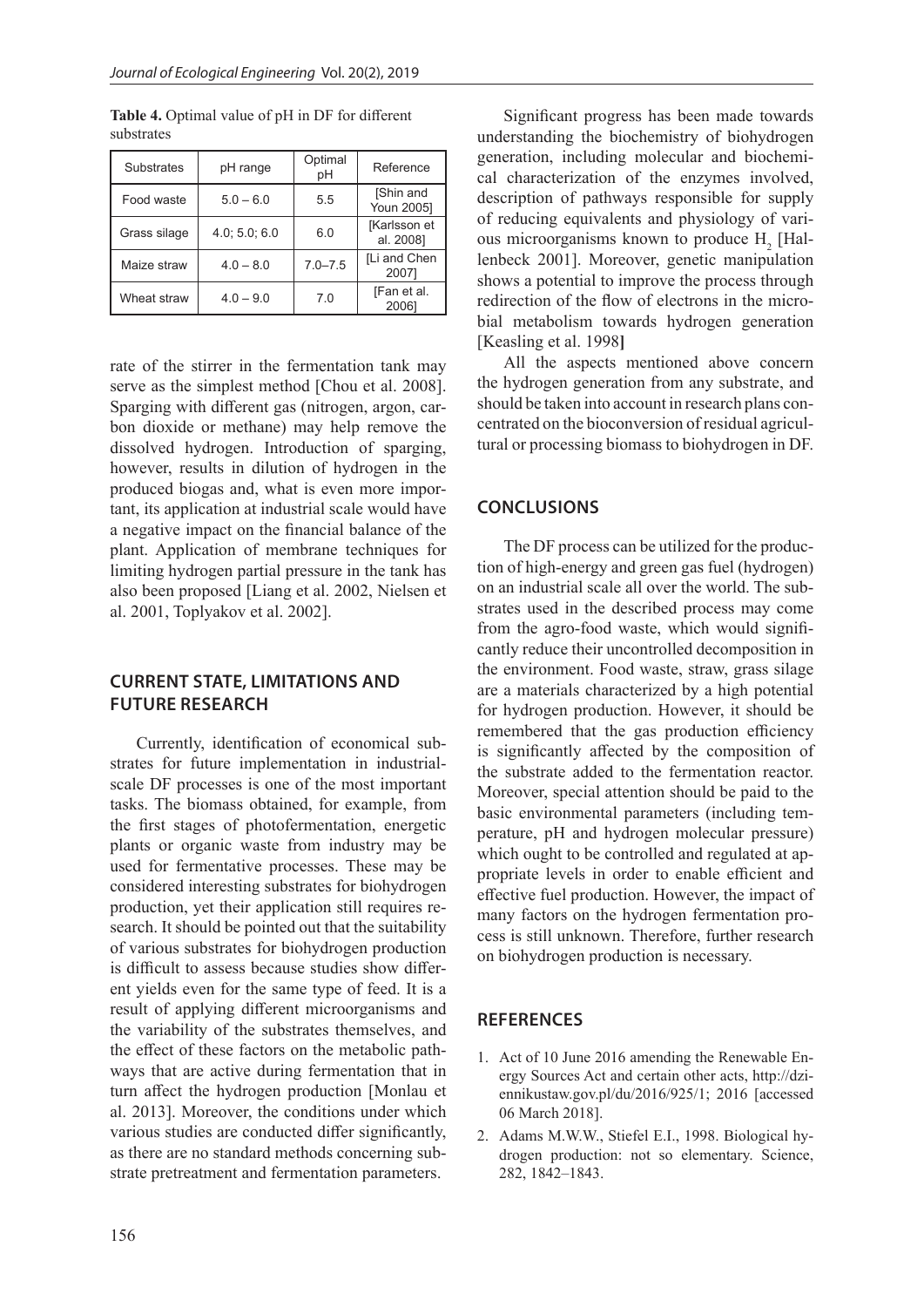- 3. Alves H.J., Bley Junior C., Niklevicz R.R., Frigo E.P., Frigo M.S., Coimbra-Araújo C.H., 2013. Overview of hydrogen production technologies from biogas and the applications in fuel cells. Int J Hydrogen Energy, 38,5215–5225.
- 4. Angelidaki I., Ahring B., 1994. Anaerobic thermophilic digestion of manure at different ammonia loads: effect of temperature. Water Res, 28, 727–731.
- 5. Balat M., 2008. Potential importance of hydrogen as a future solution to environmental and transportation problems. Int J Hydrogen Energy 33,4013–4029.
- 6. Benito Martin P.C., Schlienz M., Greger M., 2017. Production of bio-hydrogen and methane during semi-continuous digestion of maize silage in a two-stage system, International Journal of Hydrogen Energy, 42, 5768–5779.
- 7. Borenstein S., 2015. Is the Future of Electricity Generation really Distributed? Energy Inst. Haas. https://energyathaas.wordpress.com/2015/05/04/ is-the-future-of-electricity-generation-really-distributed, [accessed 1 February 2018].
- 8. Budzianowski WM., 2011. Can 'negative net CO2 emissions' from decarbonised biogas-to-electricity contribute to solving Poland's carbon capture and sequestration dilemmas? Energy, 36, 6318–6325.
- 9. Calli B., Schoenmaekers K., Vanbroekhoven K., Diels L., 2008. Dark fermentative H2 production from xylose and lactose – Effects of on-line pH control. International Journal of Hydrogen Energy, 33, 522–530.
- 10. Carvalho F., Prazeres A.R., Rivas J., 2013. Cheese whey wastewater: Characterization and treatment. Science of The Total Environment, 445–446, 385–396.
- 11. Cerda A., Artola A., Font X., Barrena R., Gea T., Sánchez A., 2018. Composting of food wastes: Status and challenges. Bioresource Technology, 248, 57–67.
- 12. Chou C., Wang C., Huang C., Lay J., 2008. Pilot study of the influence of stirring and pH on anaerobes converting high-solid organic wastes to hydrogen. Int J Hydrogen Energy, 33, 1550–1558.
- 13. Chu C.F., Xu K.Q., Li Y.Y., Inamori Y., 2012. Hydrogen and methane potential based on the nature of food waste materials in a two-stage thermophilic fermentation process. International Journal of Hydrogen Energy, 37, 10611–10618.
- 14. Chu C.Y., Wang Z.F., 2017. Dairy cow solid waste hydrolysis and hydrogen/methane productions by anaerobic digestion technology. International Journal of Hydrogen Energy, 42, 30591–30598.
- 15. Collet C., Adler N., Schwitzguebel J.P., 2004. Hydrogen production by Clostridium thermacolactium during countinuous fermentation of lactose. Int. J. of Hydrogen Energy, 29, 1479–1485.
- 16. Czekala W., 2018. Agricultural Biogas Plants as a Chance for the Development of the Agri-Food

Sector. Journal of Ecological Engineering, 19, 2, 179–183.

- 17. Dach J., Boniecki P., Przybył J., Janczak D., Lewicki A., Czekała W., Witaszek K., Rodriguez Carmona P.C., Cieślik M., 2014. Energetic efficiency analysis of the agricultural biogas plant in 250 kW(e) experimental installation. Energy, 69, 34–38.
- 18. Dach J., Koszela K., Boniecki P., Zaborowicz M., Lewicki A., Czekała W., Skwarcz J., Wei Qiao, Piekarska-Boniecka H., Białobrzewski I., 2016. The use of neural modelling to estimate the methane production from slurry fermentation processes. Renewable and Sustainable Energy Reviews, 56, 603–610.
- 19. Danko A.S., Pinheiro F., Abreu A.A., Alves M.M., 2008. Effect of methanogenic inhibitors, inocula type, and temperature on biohydrogen production from food components. Environ. Eng. Manage. J., 7, 531–536.
- 20. Datar R., Huang J., Maness P.C., Mohagheghi A., Czernik S., Chornet E., 2007. Hydrogen production from the fermentation of corn stover biomass pretreated with a steam-explosion process. Int J Hydrogen Energy, 32, 932–939.
- 21. Daufin G., René F., Aimar P., 1998. Les separations par membrane dans les procédés de l'industrie alimentaire, Collection Sciences et Techniques Agroalimentaires, Paris, France.
- 22. De Gioannis G., Muntoni A., Polettini A., Pomi R., Spiga D., 2017. Energy recovery from one- and two-stage anaerobic digestion of food waste. Waste Management, 68, 595–602.
- 23. Dong L., Zhenhong Y., Yongming S., Xiaoying K., Yu Z., 2009. Hydrogen production characteristics of the organic fraction of municipal solid wastes by anaerobic mixedculture fermentation. Int. J. Hydrogen Energy, 34, 812–820.
- 24. Energy Regulatory Office, 2017. The power of RES installations in Poland in 30 September 2017, https://www.ure.gov.pl/pl/rynki-energii/energiaelektryczna/odnawialne-zrodla-ener/potencjalkrajowy-oze/5753,Moc-zainstalowana-MW.html; 2017 [accessed 06 March 2018].
- 25. European Commision (DG ENV), Directorate C – Industry 2010. 2010. Preparatory study on food waste across EU 27, https:// ec.europa.eu/food/safety/food\_waste/library\_en; [accessed 06 March 2018].
- 26. Eurostat Statistics Explained, 2017. Energy from renewable sources, http://ec.europa.eu/eurostat/ statistics-explained/index.php/Energy\_from\_renewable\_sources; [accessed 05 March 2018].
- 27. Fan Y., Zhang Y., Zhang S., Hou H., Ren B., 2006. Efficient conversion of wheat straw wastes into biohydrogen gas by cow dung compost. Bioresour Technol, 97, 500–505.
- 28. Farina R., Boopathy R., Hartmann A., Tilche A.,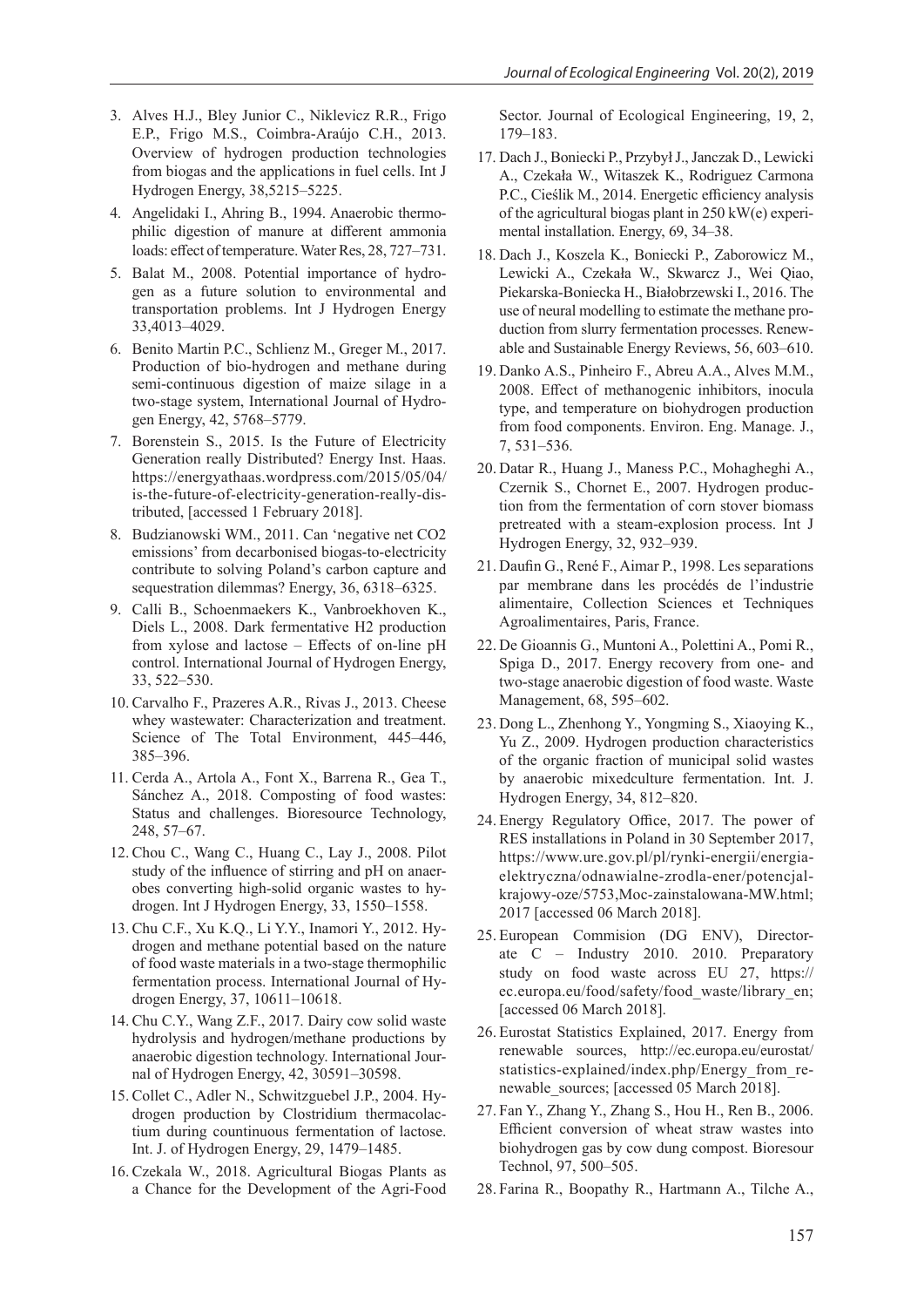1988. Ammonia stress during thermophilic digestion of raw laying hen wastes. In Proceedings of the Fifth International symposium on anaerobic digestion, 111–117.

- 29. Ghimire A., Frunzo L., Pirozzi F., Trably E., Escudie R., Lens P.N.L., Esposito G., 2015. A review on dark fermentative biohydrogen production from organic biomass: Process parameters and use of by-products. Applied Energy, 144:73–95.
- 30. Ghosh D., Hallenbeck P.C., 2009. Fermentative hydrogen yields from different sugars by batch cultures of metabolically engineered Escherichia coli DJT135. Int J Hydrogen Energy, 34, 7979–7982.
- 31. González Siso M.I., 1996. The biotechnological utilization of cheese whey: A review. Bioresour. Technol., 57(1), 1–11.
- 32. Griffin B., Buisson P., Criqui P., Mima S., 2013. White knights: will wind and solar come to the rescue of a looming capacity gap from nuclear phase-out or slow CCS start-up? Clim. Chang., 123, 623–635.
- 33. Guo X.M., Trably E., Latrille E., Carrère H., Steyer J.P., 2010. Hydrogen production from agricultural waste by dark fermentation: A review. International Journal of Hydrogen Energy, 35, 10660–10673.
- 34. Gustavsson J., Cederberg C., Sonesson U., van Otterdijk R., Meybeck A., 2011. Global Food Losses and Food Waste: Extent, Causes and Prevention. Rome: Food and, Agriculture Organisation of the United Nations.
- 35. Hallenbeck P.C., 2001. Integration of hydrogen evolving systems with cellular metabolism: the molecular biology and biochemistry of electron transport factors and associated reductases. In: J. Miyake T, Matsunaga, A. San Pietro (Eds.), Biohydrogen II, Pergamon, Elsevier Sciences, Amsterdam; 171–184.
- 36. Hansen K.H., Angelidaki I., Ahring B.R., 1998. Anaerobic digestion of swine manure: inhibition by ammonia. Water Research, 32, 5–12.
- 37. Hassen Sellami M., Loudiyi K., 2017. Electrolytes behavior during hydrogen production by solar energy. Renewable and Sustainable Energy Reviews, 70:1331–1335.
- 38. Hawkes F.R., Dinsdale R., Hawkes D.L., Hussy I., 2002. Sustainable fermentative hydrogen production: challenges for process optimization. Int. J. Hydrogen Energy, 27, 1339–1347.
- 39. Hermann C., Idler C., Heiermann M., 2015. Improving aerobic stability and biogas production of maize silage using silage additives. Bioresource Technology, 197, 393–403.
- 40. Hobson P.N., Bousfield S., Summers R., Kirsch E.J., 1974. Anaerobic digestion of organic matter. Crit Rev Environ Sci Technol, 4, 131–191.
- 41. Hong C., Haiyun W., 2010. Optimization of volatile fatty acid production with co-substrate of food wastes and dewatered excess sludge using response

surface methodology. Bioresource Technol., 101, 5487–5493.

- 42. Ivanova G., Rákhely G., Kovács K.L., 2009. Thermophilic biohydrogen production from energy plants by Caldicellulosiruptor saccharolyticus and comparison with related studies. Int J Hydrogen Energy, 34, 3659–3670.
- 43.Jackson D.D., Ellms J.W., 1896. On odors and tastes of surface waters with special reference to Anabaena, a microscopial organism found in certain water supplies of Massachusetts. Rep Mass State Board Health, 410–20.
- 44. Karlsson A., Vallin L., Ejlertsson J., 2008. Effects of temperature, hydraulic retention time and hydrogen extraction rate on hydrogen production from the fermentation of food industry residues and manure. Int J Hydrogen Energy, 33, 953–962.
- 45. Kazimierowicz J., 2014. Organic waste used in agricultural biogas plants. Journal of Ecological Engineering, 15, 2, 88–92.
- 46. Keasling J.D., Benemann J.R., Pramanik J., Carrier T.A., Jones K.L., Van Dien S.J., 1998. A toolkit for metabolic engineering of bacteria: application to hydrogen production. In: O. Zaborsky (Ed.), Biohydrogen, Plenum Press, New York, 87–98.
- 47. Khanal S.K., Chen W.H., Li L., Sung S., 2004. Biological hydrogen production: effect of pH and intermediate products. Int. J. Hydrogen Energ, 29, 1123–1131.
- 48. Kim J.K., Nhat L., Chun Y.N., Kim S.W., 2008. Hydrogen production conditions from food waste by dark fermentation with Clostridium beijerinckii KCTC 1785. Biotechnol. Bioprocess, 13, 499–504.
- 49. Kim S.H., Han S.K., Shin H.S., 2004. Feasibility of biohydrogen production by anaerobic co-digestion of food waste and sewage sludge. Int J Hydrogen Energy, 29, 1607–1616.
- 50. Kotay S.M., Das D., 2008. Biohydrogen as a renewable energy resource – prospects and potentials. Int J Hydrogen Energy, 33,258–263.
- 51. Kotsopoulos T.A., 2009. Biohydrogen production from pig slurry in a CSTR reactor system with mixed cultures under hyper-thermophilic temperature (70 °C). Biomass Bioenergy, 33, 1168–1174.
- 52. Kozłowski K., Lewicki A., Sołowiej P., Neugebauer M., Smurzyńska A., 2016. Usage of waste whey as mono-substrate in continuous fermentation process. Energy And Clean Technologies Conference Proceedings, SGEM 2016, Vol. III: 345–350.
- 53. Kraemer J.T., Bagley D.M., 2007. Improving the yield from fermentative hydrogen production. Biotechnol. Lett., 29, 685–695.
- 54. Kumar N., Das D., 2000. Enhancement of hydrogen production by Enterobacter cloacae IIT-BT 08. Process Biochem., 35, 589–593.
- 55. Kuratorium für Technik und Bauwesen in der Landwirtschaft (KTBL), Faustzahlen Biogas, 2nd edition, Darmstadt; 2009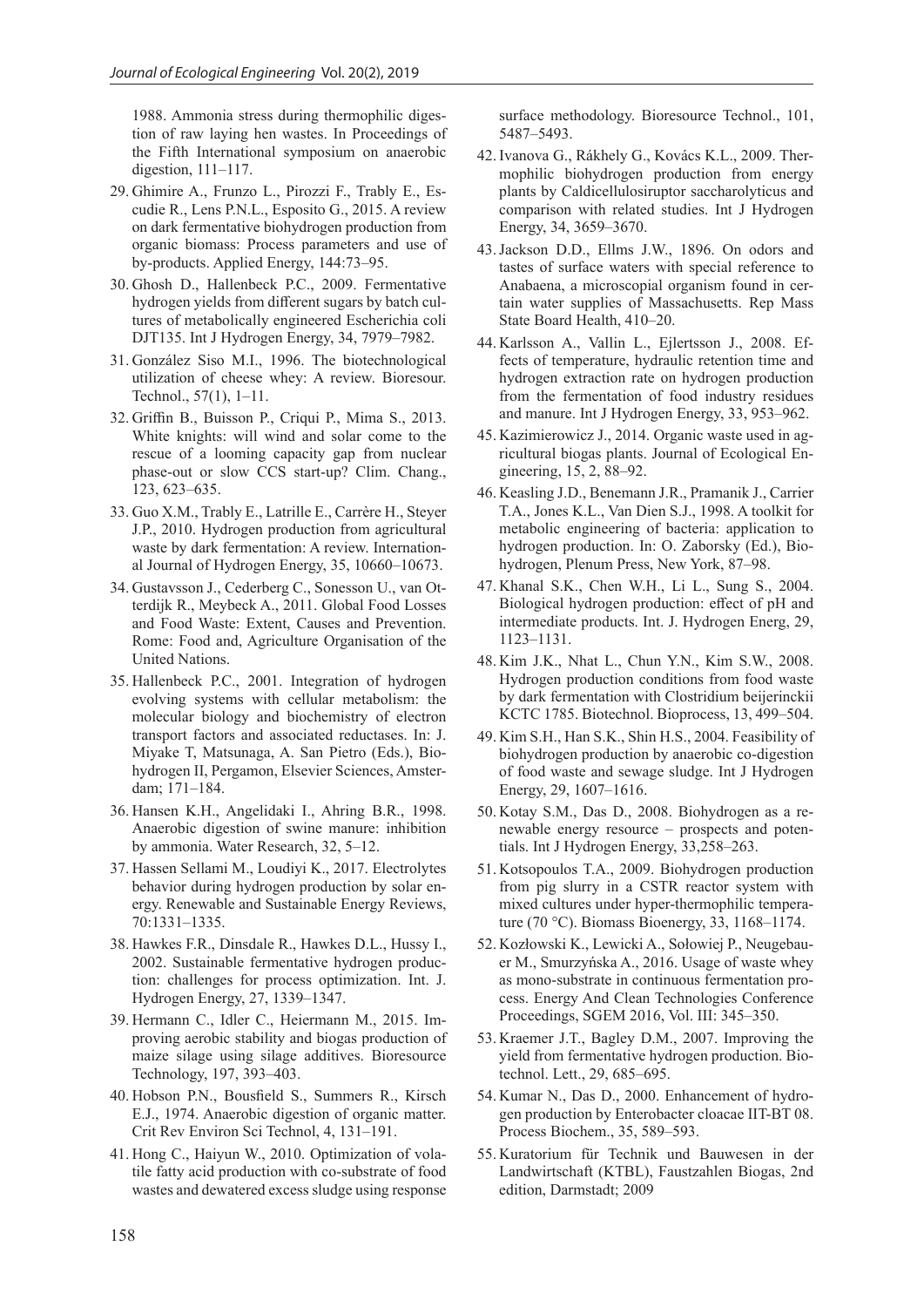- 56. Lay J., Fan K., Hwang J., Chang J., Hsu P., 2005. Factors affecting hydrogen production from food wastes by Clostridium-rich composts. J Environ Eng, 131, 595–602.
- 57. Lay J.J., Lee Y.J., Noike T., 1999. Feasibility of biological hydrogen production from organic fraction of municipal solid waste. Water Res., 33, 2579–2586.
- 58. Lee Y.W., Chung J., 2010. Bioproduction of hydrogen from food waste by pilot-scale combined hydrogen/methane fermentation. Int. J. Hydrogen Energy, 35, 11746–11755.
- 59. Levin D.B., Pitt L., Love M., 2004. Biohydrogen production: prospects and limitations to practical application. Int. J. Hydrogen Energy, 29, 173–185.
- 60. Li D., Chen H., 2007. Biological hydrogen production from steam-exploded straw by simultaneous saccharification and fermentation. Int J Hydrogen Energy, 32, 1742–1748.
- 61. Li M., Zhao Y., Guo Q., Qian X., Niu D., 2008. Bio-hydrogen production from food waste and sewage sludge in the presence of aged refuse excavated from refuse landfill. Renew Energy, 33, 2573–2579.
- 62. Liang T., Cheng S., Wu K., 2002. Behavioral study on hydrogen fermentation reactor installed with silicone rubber membrane. Int J Hydrogen Energy, 27, 1157–1165.
- 63. Mao C., Feng Y., Wang X., Ren G., 2015. Review on research achievements of biogas from anaerobic digestion. Renewable and Sustainable Energy Reviews, 45, 540–555.
- 64. Marszałek M., Kowalski Z., Makara A., 2014. Physicochemical and microbiological characteristics of pig slurry. Technical Transactions. Chemistry, 1, 81–91.
- 65. Mata-Alvarez J., Macé S., Llabrés P., 2000 Anaerobic digestion of organic solid wastes. An overview of research achievements and perspectives. Bioresour. Technol., 74, 3–16.
- 66. Mizuno O., Dinsdale R., Hawkes F.R., Hawkes D.L., Noike T., 2000. Enhancement of hydrogen production from glucose by nitrogen gas sparging. Bioresource Technology, 73, 59–65, 2000.
- 67. Monlau F., Barakat A., Trably E., Dumas C., Steyer J.P., Carrère H., 2013. Lignocellulosic materials into biohydrogen and biomethane: impact of structural features and pretreatment. Crit Rev Environ Sci Technol, 43, 260–322.
- 68. Multerer A., 2014. The impact of biogas raw materials on the utilized agricultural area – an assessment of alternative raw material. Anliegen Nat., 36, 54–60.
- 69. Murphy J.D., Rudolf B., Weiland P., Wellinger A., 2011. Biogas from Crop Digestion. IEA Bioenergy – Task 37: Energy from Biogas. http://task37. ieabioenergy.com/files/daten-redaktion/download/ publi-task37/Update\_Energy\_crop\_2011.pdf; [ac-

cessed 03 March 2018].

- 70. Naik S.N., Goud V.V., Rout P., Dalai A.K., 2010. Production of first and second generation biofuels: a comprehensive review. Renew. Sustain. Energy Rev., 14, 578–597.
- 71. Nath K., Das D., 2003. Hydrogen from biomass. Current Science, 85, 265–271.
- 72. National Center for Agricultural Support, 2018. Register of agricultural biogas producers – 02 March 2018, http://www.kowr.gov.pl/uploads/ pliki/oze/biogaz/Rejestr\_wytworcow\_biogazu\_ rolniczego.pdf; [accessed 06 March 2018].
- 73. National Center for Agricultural Support, Substrates for biogas plants 2011–2016, 2017. http:// bip.kowr.gov.pl/informacje-publiczne/odnawialnezrodla-energii/biogaz-rolniczy/dane-dotyczacedzialalnosci-wytworcow-biogazu-rolniczego-wlatach-2011–2016; [accessed 06 March 2018].
- 74. Nazlina H.M.Y.N.H., Nor'Aini A.R., Man H.C., Yusoff M.Z.M., Hassan M.A., 2011. Microbial characterization of hydrogen-producing bacteria in fermented food waste at different pH values. Int. J. Hydrogen Energy, 36, 9571–9580.
- 75. Neshat S.A., Mohammadi M., Najafpour G.D., Lahijani P., 2017. Anaerobic co-digestion of animal manures and lignocellulosic residues as a potent approach for sustainable biogas production. Renewable and Sustainable Energy Reviews, 79, 308–322.
- 76. Ni M., Leung D.Y.C., Leung M.K.H., Sumathy K., 2006. An overview of hydrogen production from biomass. Fuel Process Technol. 87, 461–472.
- 77. Nielsen A.T., Amandusson H., Bjorklund R., Dannetun H., Ejlertsson J., Ekedahl L.G., 2001. Hydrogen production from organic waste. Int J Hydrogen Energy, 26, 547–550.
- 78. Oh Y.K., Kim S.H., Kim M.S., Park S., 2004. Thermophilic biohydrogen production from glucose with trickling biofilter. Biotechnol. Bioeng., 88, 690–698.
- 79. Panesar P.S., Kennedy J.F., Gandhi D.N., Bunko K., 2007. Bioutilisation of whey for lactic acid production. Food Chem, 105, 1–14.
- 80. Paska J., Surma T., 2014. Electricity generation from renewable energy sources in Poland. Renewable Energy, 71:286–294.
- 81. Piwowar A., Dzikuć M., Adamczyk J., 2016. Agricultural biogas plants in Poland – selected technological, market and environmental aspects. Renewable and Sustainable Energy Reviews, 58, 69–74.
- 82. Polish Power Exchange, 2018. Monthly market reports 2012–2018, https://tge.pl/en/155/raportymiesieczne; [accessed 05 March 2018].
- 83. Rahman S.N.A., Masdar M.S., Rosli M.I., Majlan E.H., Husaini T., Kamarudin S.K., Daud W.R.W., 2016. Overview biohydrogen technologies and application in fuel cell technology. Renewable and Sustainable Energy Reviews, 66,137–162.